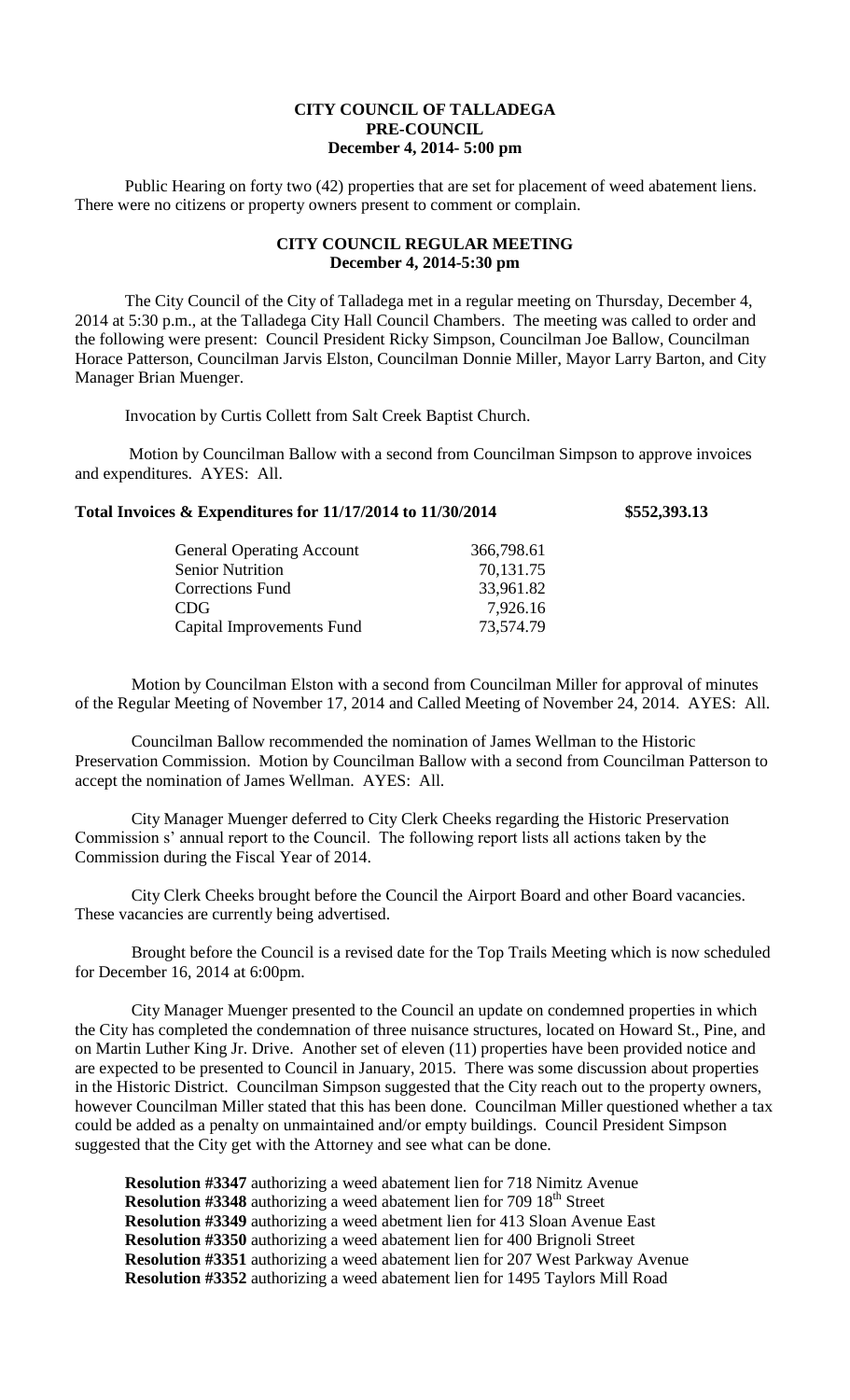**Resolution #3353** authorizing a weed abatement lien for 150 Mt. Olive Circle **Resolution #3354** authorizing a weed abatement lien for vacant lot on corner of Ave H and Knox St **Resolution #3355** authorizing a weed abatement lien for 101 Anjill Avenue **Resolution #3356** authorizing a weed abatement lien for 491 Angus Street **Resolution #3357** authorizing a weed abatement lien for 716 Coleman Drive **Resolution #3358** authorizing a weed abatement lien for 404 West Street South **Resolution #3359** authorizing a weed abatement lien for vacant lot on Jackson Street (Parcel ID# 1308272034019000) **Resolution #3360** authorizing a weed abatement lien for vacant lot on corner of College & Jackson St. **Resolution #3361** authorizing a weed abatement lien for 406 East Parkway **Resolution #3362** authorizing a weed abatement lien for vacant lot on Coffee Street (Parcel ID# 1307262017009001) **Resolution #3363** authorizing a weed abatement lien for vacant lot on Court Street (Parcel ID# 1308271010001000) **Resolution #3364** authorizing a weed abatement lien for vacant lot on corner of Lide Road and Hollingsworth Street **Resolution #3365** authorizing a weed abatement lien for vacant lot on corner of Spring & Mosley St **Resolution #3366** authorizing a weed abatement lien for vacant lot on Knox St (Parcel ID# 1306233015009000) **Resolution #3367** authorizing a weed abatement lien for Radio Station on Highway 21 South **Resolution #3368** authorizing a weed abatement lien for United Steel Workers on Ward Avenue **Resolution #3369** authorizing a weed abatement lien for vacant lot on Spring Street North (ParcelID#1308272014007001) **Resolution #3370** authorizing a weed abatement lien for 305 Adams Avenue **Resolution #3371** authorizing a weed abatement lien for vacant lot on corner of Ave H and Knox St **Resolution #3372** authorizing a weed abatement lien for vacant lot on McAlpine St (Parcel ID# 1308281017034000) **Resolution #3373** authorizing a weed abatement lien for 720 Pulliam Street **Resolution #3374** authorizing a weed abatement lien for Old Fabrication Building (Parcel ID# 1308271017005000) **Resolution #3375** authorizing a weed abatement lien for vacant lot on corner of Cobb & McMillan St **Resolution #3376** authorizing a weed abatement lien for vacant lot on East Sloan Ave (Parcel ID# 1305223008001000) **Resolution #3377** authorizing a weed abatement lien for 940 Brecon Access Road **Resolution #3378** authorizing a weed abatement lien for 207 West Parkway **Resolution #3379** authorizing a weed abatement lien for vacant lot on corner of Spring & Howard St. **Resolution #3380** authorizing a weed abatement lien for 520 North Court Street **Resolution #3381** authorizing a weed abatement lien for vacant lot on Avenue H (Parcel ID#1306233003002000) **Resolution #3382** authorizing a weed abatement lien for vacant lot on Martin Luther King Jr. Drive (Parcel ID#1308281009001000) **Resolution #3383** authorizing a weed abatement lien for 107 Woodland Drive **Resolution #3384** authorizing a weed abatement lien for 716 Coleman Drive **Resolution #3385** authorizing a weed abatement lien for 400 Brignoli Street **Resolution #3386** authorizing a weed abatement lien for vacant lot on Knox Street (Parcel ID#1306233015010000) Motion by Councilman Patterson with a second by Councilman Ballow to approve Resolution #3347 to Resolution #3386. Roll Call. AYES: All.

**Resolution #3387** authorizing removal of junk cars and assessing of lien for cost of abatement to 902 Grove Street.

There was some discussion between the Council, property owner, and Code Enforcement Officer Rowls. Code Enforcement Officer Rawls stated that two cars have been moved on Monday; however the others are still there. Property owner, Mr. Williams, had brought license tags for these cars. Councilman